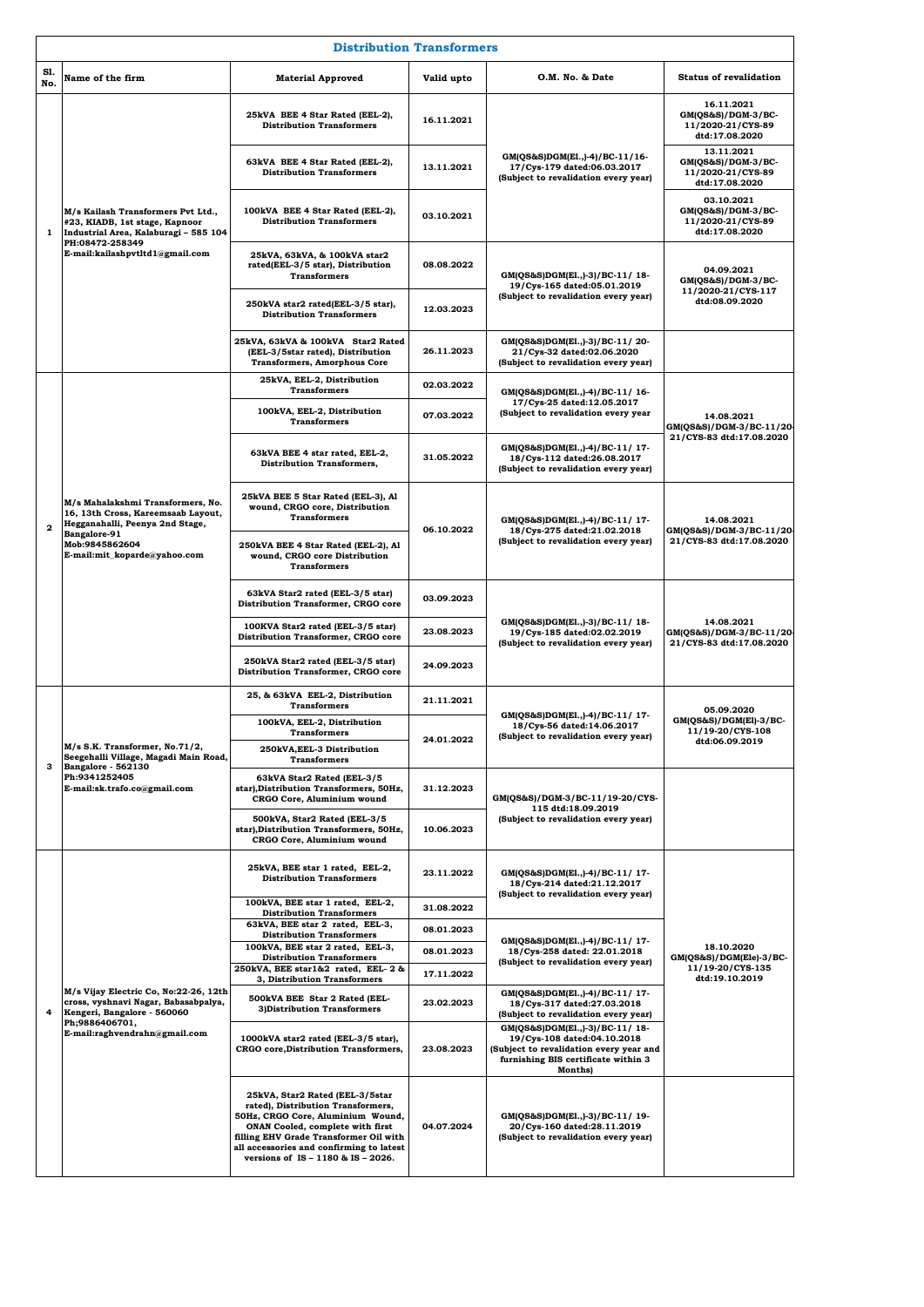| 5            | M/s Shridi sai Electricals limited.,<br>plot No: 13/82, Industrial estate,<br>Kadapa Dist., Andhra Pradesh                                                                                                               | 25kVA,63kVA,100kVA 250kVA &<br>500kVA, BEE star 1 EEL-2, Al wound,<br><b>Amorphous and CRGO Core</b><br><b>Distribution transformers</b><br>25kVA, 63kVA, 100kVA 250kVA & | 09.02.2022 | GM(QS&S)DGM(E1.,)-4)/BC-11/ 17-<br>18/Cys-306 dated:21.03.2018<br>(Subject to revalidation every year)        | 16.10.2020<br>$GM(QS&S)/DGM(E1)-3/BC-$<br>11/19-20/CYS-141         |
|--------------|--------------------------------------------------------------------------------------------------------------------------------------------------------------------------------------------------------------------------|---------------------------------------------------------------------------------------------------------------------------------------------------------------------------|------------|---------------------------------------------------------------------------------------------------------------|--------------------------------------------------------------------|
|              |                                                                                                                                                                                                                          | 500kVA BEE star 2 EEL-3, Al wound,<br><b>Amorphous Core Distribution</b><br><b>Transformers</b>                                                                           | 30.03.2021 |                                                                                                               | dtd:22.10.2019                                                     |
| 6            | M/s Raikar Electric Company,<br>No:20, Raghavendra Industrial<br>Estate, Thigalarpalya Main Road,<br>Near peenya 2nd stage,<br>Bangalore - 560058.<br>Ph No: 9845169654, 9535256093.<br>E-mail:raikar.blr2000@gmail.com  | 25kVA, 63kVA & 100kVA BEE star 1<br>rated EEL-2 Distribution Transformers                                                                                                 | 20.03.2023 | GM(QS&S)DGM(E1.,)-4)/BC-11/ 17-<br>18/Cys-315 dated:27.03.2018<br>(Subject to revalidation every year)        | 12.05.2021<br>GM(QS&S)/DGM-3/BC-11/20-<br>21/CYS-14 dtd:12.05.2020 |
|              |                                                                                                                                                                                                                          | 63kVA, 100kVA, 250kVA & 500kVA<br>Star2 Rated(EEL-3/5star rated),<br>Distribution Transformers, 50Hz,<br>CRGO core, Aluminium Wound                                       | 19.12.2021 | GM(QS&S)/DGM-3/BC-11/20-21/CYS-<br>192 dtd:21.12.2020                                                         |                                                                    |
|              |                                                                                                                                                                                                                          | 100kVA & 500kVA star2 rated (EEL-<br>3/5star) Distribution Transformer                                                                                                    | 04.09.2023 | GM(QS&S)DGM(E1.,)-3)/BC-11/18-<br>19/Cys-214 dated:20.03.2019<br>(Subject to revalidation every year)         |                                                                    |
|              |                                                                                                                                                                                                                          | 25kVA star1 rated (EEL-2/4 star),<br><b>CRGO</b> core, Distribution Transformers,                                                                                         | 13.04.2022 |                                                                                                               |                                                                    |
|              | M/s Vijay Electricals, No: 9,<br>Byraveshwara Industrial Estate,<br>Andrahalli Main Road, Near Peenya<br>2nd Stage, Bangalore-560091                                                                                     | 63kVA star1 rated (EEL-2/4 star),<br><b>CRGO</b> core, Distribution Transformers                                                                                          | 30.04.2022 |                                                                                                               |                                                                    |
| $\mathbf{7}$ | Mob: 9035620230,9986395630<br>Email: v-electricals@yahoo.in/<br>marketing@vetransformers.com.                                                                                                                            | 250kVA star1 rated (EEL-2/4 star),<br>CRGO core, Distribution Transformers,                                                                                               | 07.05.2022 | GM(QS&S)DGM(E1.,)-3)/BC-11/18-<br>19/Cys-89 dated:08.08.2018                                                  | 29.06.2021<br>$GM(QS&S)DGM(E1.,-3)/BC-$<br>11/20-21/Cys-58         |
|              |                                                                                                                                                                                                                          | 25kVA star2 rated (EEL-3/5 star),<br><b>CRGO</b> core, Distribution Transformers                                                                                          | 13.04.2022 | (Subject to revalidation every year)                                                                          | dated:10.07.2020                                                   |
|              |                                                                                                                                                                                                                          | 63kVA star2 rated (EEL-3/5 star),<br><b>CRGO</b> core, Distribution Transformers                                                                                          | 30.04.2022 |                                                                                                               |                                                                    |
|              |                                                                                                                                                                                                                          | 250kVA star2 rated (EEL-3/5 star),<br><b>CRGO</b> core, Distribution Transformers                                                                                         | 07.05.2022 |                                                                                                               |                                                                    |
|              | M/s Perfect Electricals,<br>Plot No: 152,<br>Sompura 1st stage, KIADB,<br>Near Dabaspete,<br>Nelamangala Taluk,<br>Bangalore - 562111.<br>Ph No:9845062309.<br>E-mail: perfectswamy@yahoo.com                            | 25kVA star1 rated (EEL-2/4 star),<br><b>Distribution Transformers</b>                                                                                                     | 03.09.2023 | GM(QS&S)DGM(E1.,)-3)/BC-11/18-<br>19/Cys-164 dated:01.01.2019<br>(Subject to revalidation every year)         | 06.03.2021<br>$GM(QS&S)DGM(E1.,-3)/BC-$                            |
| 8            |                                                                                                                                                                                                                          | 63kVA & 100kVA star1 rated(EEL-2/4<br>star), Distribution Transformers                                                                                                    | 05.11.2023 |                                                                                                               | 11/ 19-20/Cys-220<br>dated:10.03.2020                              |
|              |                                                                                                                                                                                                                          | 500kVA Star2 Rated(EEL-3/5star<br>rated), Distribution Transformers,<br>50Hz, CRGO Core, Aluminium Wound                                                                  | 26.12.2024 | GM(QS&S)DGM(E1.,)-3)/BC-11/ 19-20<br>/Cys-221 dated:10.03.2020                                                |                                                                    |
|              | M/s Primetech Transformers,<br>Kuthanur Village, Calicut Road,<br>Gundulpet Taluk, Gundlupet -<br>5711111, Chamarajnagar<br>(Ph No:9242783800)<br>(E-<br>mail:roopacorporation@yahoo.com)                                | 25kVA & 63kVA star1 rated (EEL-2/4<br>star), CRGO Core Distribution<br><b>Transformers</b>                                                                                | 14.08.2023 |                                                                                                               | 16.04.2021                                                         |
| 9            |                                                                                                                                                                                                                          | 100kVA star1 rated(EEL-2/4 star),<br><b>CRGO</b> core Distribution Transformers                                                                                           | 06.03.2023 | GM(QS&S)DGM(E1.,)-3)/BC-11/18-<br>19/Cys-173 dated:19.01.2019                                                 | $GM(QS&S)DGM(E1.,-3)/BC-$<br>11/20-21/Cys-27<br>dated:29.05.2020   |
| 10           | M/s Vijay Power control systems, B-<br>65 & P-16, 3 <sup>rd</sup> cross, 3 <sup>rd</sup> stage Peenya<br>industrial Estate, Bangalore-560 058<br>Ph:info@vijaytransformers.com                                           | 63kVA, 100kVA & 250kVA star2 rated<br>(EEL-3/5star rated), Distribution<br>Transformers, CRGO Core                                                                        | 16.08.2023 | GM(QS&S)DGM(E1.,)-3)/BC-11/18-<br>19/Cys-189 dated:11.02.2019                                                 |                                                                    |
|              |                                                                                                                                                                                                                          | 500kVA star2 rated (EEL-3/5star<br>rated), Distribution Transformers,<br>CRGO Core,                                                                                       | 20.12.2023 | (Subject to revalidation every year)                                                                          |                                                                    |
|              | M/s Macro Power Controls., No: 24,<br>2nd cross, Kadabagere cross, Magadi<br>Main Road, Behind SBM, Bangalore-<br>560091<br>Mob No:<br>8792708263 / 8792708264 &<br>8792708267                                           | 25kVA BEE Star1 Rated (EEL-<br>2/4star), Distribution Transformers                                                                                                        | 10.06.2022 |                                                                                                               |                                                                    |
| 11           |                                                                                                                                                                                                                          | 63kVA BEE Star1 Rated (EEL-<br>2/4star), Distribution Transformers                                                                                                        | 28.09.2023 | GM(QS&S)DGM(E1.,)-3)/BC-11/18-                                                                                |                                                                    |
|              |                                                                                                                                                                                                                          | 100kVA BEE Star1 Rated (EEL-<br>2/4star), Distribution Transformers                                                                                                       | 25.09.2023 | 19/Cys-181 dated:21.01.2019                                                                                   |                                                                    |
| 12           | M/s Maruthi Electrical & Engineering<br>Works, Plot No:5, Near Jnana<br>Bharathi School, Holalkere Road,<br>Chitradurga - 577501<br><b>Contact No:</b><br>8277291999/9448169800<br>E-mail:<br>meewtransformers@gmail.com | 25kVA, 63kVA, and 100kVA BEE star1<br>rated(4star/EEL-2) Distribution<br><b>Transformers, CRGO Core</b>                                                                   | 23.04.2023 | GM(QS&S)DGM(E1.,)-3)/BC-11/18-<br>19/Cys-191 dated:12.02.2019<br>(Subject to revalidation every year)         |                                                                    |
| 13           | M/s Vignesh Vidyuth controls,<br>No. 55, 17th Cross (Old 30th Cross),<br>Doddanna Industrial Estate,<br>Peenya 2nd Stage, Bangalore-91<br><b>Contact No:</b><br>9845134612/9886634612                                    | 25kVA, BEE star1 rated (4star/EEL-2)<br>Distribution Transformers, 50Hz,<br><b>CRGO Core</b>                                                                              | 05.11.2023 | GM(QS&S)DGM(E1.,)-3)/BC-11/18-<br>19/Cys-205 dated:05.03.2019<br>(Subject to revalidation every year)         |                                                                    |
|              | E-mail:<br>vigneshvidyuth@rediffmail.com                                                                                                                                                                                 | 250kVA & 500kVA, Star2 Rated (EEL-<br>3/5star rated), Distribution<br>Transformers, 50Hz, CRGO Core,<br>Aluminium Wound                                                   | 09.07.2025 | GM(QS&S)DGM(E1.,)-3)/BC-11/20-<br>21/Cys-164 dated:09.11.2020<br>(Subject to revalidation once in 2<br>yeras) |                                                                    |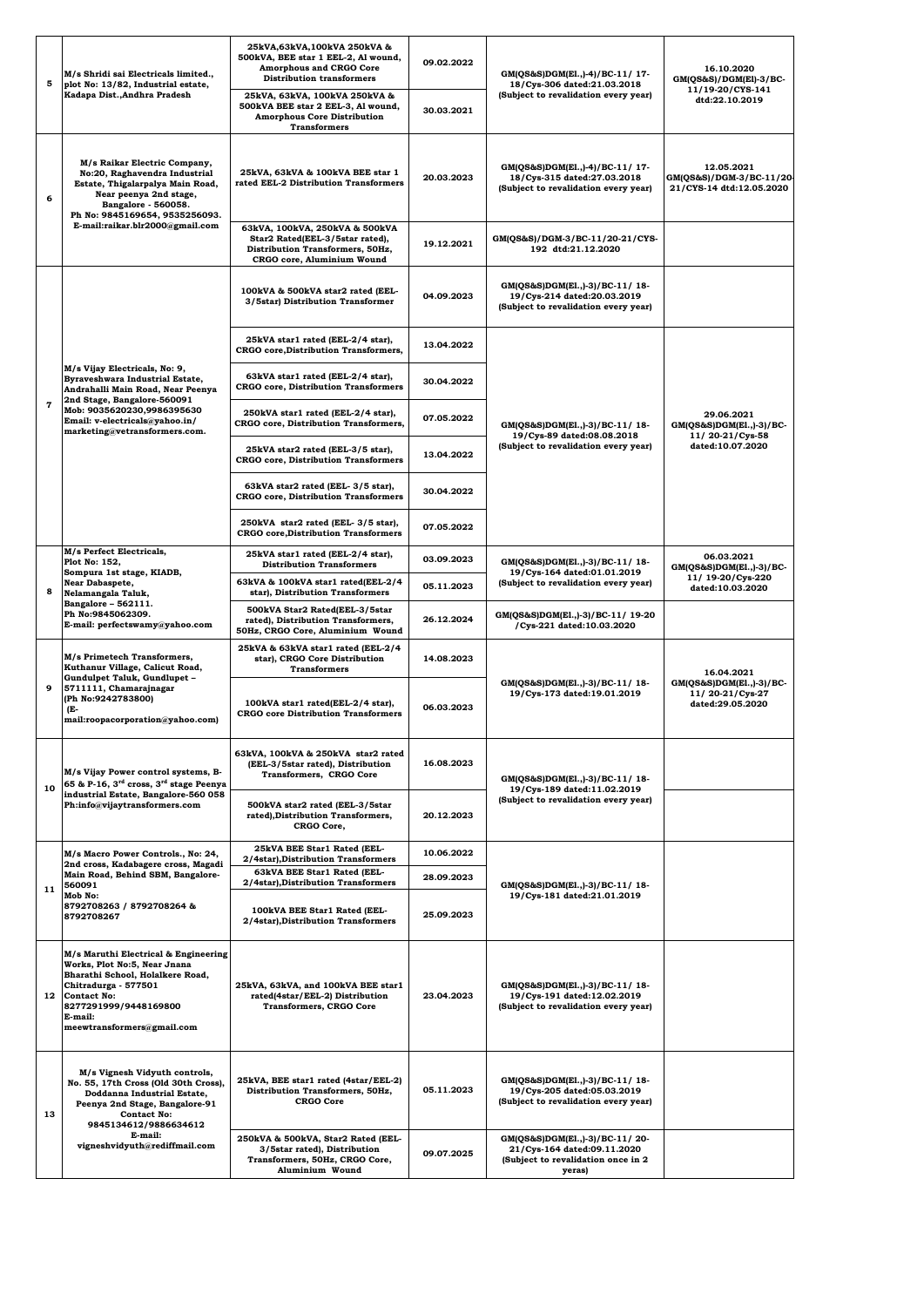|    | M/s Viji Power Transformers Pvt<br>Ltd., Sy No. 137/3, Dasanapura<br>Hobli, Magadi main road, Kadabagere<br>post, Bangalore-562130<br>(Ph No: 9900111089)<br>(E-mail:<br>vijitechdinakar10@yahoo.co.in,<br>md@vijigroup.com).                   | 100kVA 250kVA & 500kVA star2 rated<br>(EEL-3/5star) Distribution<br>Transformers, 50Hz, CRGO Core,                                                                 | 10.12.2023 | GM(QS&S)DGM(E1.,)-3)/BC-11/19-<br>20/Cys-47 dated:15.06.2019<br>(Subject to revalidation every year)        |                                                                                       |
|----|-------------------------------------------------------------------------------------------------------------------------------------------------------------------------------------------------------------------------------------------------|--------------------------------------------------------------------------------------------------------------------------------------------------------------------|------------|-------------------------------------------------------------------------------------------------------------|---------------------------------------------------------------------------------------|
| 14 |                                                                                                                                                                                                                                                 | 100kVA star2 rated(EEL-3/5<br>star)Distribution Transformers, 50Hz,<br><b>Amorphous Core</b>                                                                       |            |                                                                                                             |                                                                                       |
|    |                                                                                                                                                                                                                                                 | 25kVA, 63kVA, 100kVA& 250kVA,<br>Star1 Rated (EEL-2), CRGO core,<br><b>Distribution Transformers.</b>                                                              | 28.03.2022 | BESCOM/GM(QS&S)DGM(El.,)-4)/BC-<br>11/16-17/Cys-20 dated:04.05.2017<br>(Subject to revalidation every year) | 16.04.2021<br>BESCOM/GM(QS&S)DGM<br>(El.,)-3)/BC-11/20-21/Cys-<br>08 dated:20.04.2020 |
| 15 | M/s National Transcare<br>Sy No:17/4, Opp Agriculture<br>University,<br>Lingasugur Road.<br>Raichur - 584101<br>Contact<br>No:9845244968/7795228032<br>E-mail:ntcrcr@rediffmail.com<br>ntcrcr@yahoo.com                                         | 25kVA, star1 rated (EEL-2/4star)<br><b>Distribution Transformers, CRGO Core</b><br>63kVA, star1 rated (EEL-2/4star)<br><b>Distribution Transformers, CRGO Core</b> | 12.11.2023 | GM(QS&S)DGM(E1.,)-3)/BC-11/19-                                                                              |                                                                                       |
|    |                                                                                                                                                                                                                                                 | 100kVA, star1 rated (EEL-2/4star)<br><b>Distribution Transformers, CRGO Core</b>                                                                                   | 05.07.2023 | 20/Cys-48 dated:18.06.2019<br>(Subject to revalidation every year)                                          |                                                                                       |
|    | M/s V.T. Switchgears and                                                                                                                                                                                                                        | 100kVA star2 rated (EEL-3/5star<br>rated), Distribution Transformers,<br>50Hz, CRGO Core                                                                           | 30.11.2023 |                                                                                                             |                                                                                       |
| 16 | Transformers, No:33, 3rd Phase,<br>4th Main, Peenya Industrial Area,<br>Bangalore - 560058<br>Ph no:91-80-28392235/35,<br>9844028978, 9986523600                                                                                                | 250kVA star2 rated (EEL-3/5star<br>rated), Distribution Transformers,<br>50Hz, CRGO Core                                                                           |            | GM(QS&S)DGM(E1.,)-3)/BC-11/19-<br>20/Cys-51 dated:21.06.2019<br>(Subject to revalidation every year)        |                                                                                       |
|    | E-mail:vtsbg@gmail.com, city@vtst.in                                                                                                                                                                                                            | 500kVA star2 rated (EEL-3/5star<br>rated), Distribution Transformers,<br>50Hz, CRGO Core                                                                           | 14.03.2024 |                                                                                                             |                                                                                       |
|    | M/s Chetan Electric Private Limited,                                                                                                                                                                                                            | 25kVA Star1/Star2 Rated (EEL-2/EEL-<br>3), Distribution Transformers, 50Hz,<br><b>CRGO Core</b><br>63kVA Star1/Star2 Rated (EEL-2/EEL-                             |            |                                                                                                             |                                                                                       |
| 17 | No:32-B, Veerasandra, KIADB<br>Industrial Area, Anekal Taluk,<br>Electronic City Post, Bangalore -<br>560100<br>Mob:080-25536439<br>Email:chetanelectric@hotmail.com,<br>chetanelectric@yahoo.com &<br>chetanelectric10@gmail.com               | 3), Distribution Transformers, 50Hz,<br><b>CRGO Core</b><br>100kVA Star1/Star2 Rated (EEL-2/EEL-<br>3) Distribution Transformers, 50Hz,                            | 08.06.2024 | GM(QS&S)DGM(E1.,)-3)/BC-11/19-<br>20/Cys-52 dated:21.06.2019<br>(Subject to revalidation every year)        |                                                                                       |
|    |                                                                                                                                                                                                                                                 | <b>CRGO Core</b><br>250kVA Star1/Star2 Rated (EEL-2/EEL<br>3), Distribution Transformers, 50Hz,<br><b>CRGO Core</b>                                                | 29.05.2024 |                                                                                                             |                                                                                       |
|    |                                                                                                                                                                                                                                                 | 500kVA Star1/Star2 Rated (EEL-<br>2/EEL-3), Distribution Transformers,<br>50Hz, CRGO Core                                                                          | 04.03.2024 |                                                                                                             |                                                                                       |
| 18 | M/s Cauvery Power Control,<br>Sy No: 31/2, Chennaih Badavane,<br>Annibesent School Road,<br>Gollarahatti, Magadi Main Road,<br>Vishwaneedam Post,<br>Bangalore - 560091<br>Contact<br>No:9880922686/9741122686<br>E-mail:cauverypower@gmail.com | 25kVA/63kVA/100kVA, Star1 Rated<br>(EEL-2/4 star), Distribution<br><b>Transformers</b>                                                                             | 24.12.2023 | GM(QS&S)DGM(E1.,)-3)/BC-11/ 19-<br>20/Cys-58 dated:06.07.2019                                               |                                                                                       |
|    |                                                                                                                                                                                                                                                 | 63kVA/100kVA, Star2 Rated (EEL-3/5<br>star), Distribution Transformers,                                                                                            | 24.12.2023 | (Subject to revalidation every year)                                                                        |                                                                                       |
| 19 | M/s Venkat Switchgears,<br>No:150, 10th Main, 3rd Phase,<br>Peenya Industrial Area,<br>Bangalore - 560058<br>(Ph No:080 23722274)<br>(E-mail:<br>lakshmipathiad<br>@venkatswitchgears.com)                                                      | 250kVA, Star2 Rated(EEL-3/5star<br>rated), Distribution Transformers                                                                                               | 01.04.2024 | GM(QS&S)DGM(E1.,)-3)/BC-11/ 19-<br>20/Cys-62 dated:10.07.2019<br>(Subject to revalidation every year)       |                                                                                       |
| 20 | M/s EL-TRA Equipment Company(I)<br>Pvt Ltd, 11th Mile, NH-4, Old Madras<br>Road, Avalahalli, Virognagar P.O,<br>Bangalore-560049<br>(Ph No:080 28472790/28472229)<br>(E-mail:<br>Eltra5@rediffmail.com,<br>eltra2012@gmail.com)                 | 100kVA Star2 Rated(EEL-3/5star<br>rated), Distribution Transformers                                                                                                | 13.12.2023 | GM(QS&S)DGM(E1.,)-3)/BC-11/ 19-                                                                             | 17.10.2021                                                                            |
|    |                                                                                                                                                                                                                                                 | 250kVA & 500kVA Star2 Rated<br>(EEL-<br>3/5star rated), Distribution<br><b>Transformers</b>                                                                        | 10.04.2024 | 20/Cys-72 dated:23.07.2019<br>(Subject to revalidation every year)                                          | GM(QS&S)/DGM-3/BC-11/20-<br>21/CYS-144 dtd:19.10.2020                                 |
| 21 | M/s Amar Industries,<br>Plot No: #R9 TO R12, KSSIDC<br><b>Industrial Estate, Hosahalli</b>                                                                                                                                                      | 25kVA & 63kVA BEE Star1 Rated (EEL-<br>2/4star), Distribution Transformers                                                                                         | 15.05.2022 | GM(QS&S)DGM(E1.,)-3)/BC-11/19-<br>20/Cys-76 dated:24.07.2019                                                | 04.09.2021<br>GM(QS&S)/DGM-3/BC-                                                      |
|    |                                                                                                                                                                                                                                                 | 100kVA BEE Star1 Rated (EEL-<br>2/4star), Distribution Transformers                                                                                                | 29.11.2023 | (Subject to revalidation every year)                                                                        | 11/2020-21/CYS-122<br>dtd:10.09.2020                                                  |
|    | Camp(E.J), Sindhanur-584 128,<br>Raichur<br>Mob No:<br>9538361911,9739384442,                                                                                                                                                                   | 25kVA,<br>Star2<br>rated (EEL-3/5star)<br>CRGO<br>core,<br>Aluminium<br>wound,<br><b>Distribution Transformer</b>                                                  | 07.06.2024 | GM(QS&S)/DGM-3/BC-11/2020-<br>21/CYS-121 dtd:10.09.2020<br>(Subject to revalidation every year)             |                                                                                       |
|    | 9742243677<br>E-mail:aisnd2015@gmail.com                                                                                                                                                                                                        | Star2 rated (EEL-3/5star)<br>63kVA,<br>CRGO<br>core,<br>Aluminium<br>wound,<br><b>Distribution Transformer,</b>                                                    |            |                                                                                                             |                                                                                       |
|    |                                                                                                                                                                                                                                                 | 100kVA, Star2 rated (EEL-3/5star)<br>CRGO<br>core,<br>Aluminium<br>wound,<br><b>Distribution Transformer,</b>                                                      |            |                                                                                                             |                                                                                       |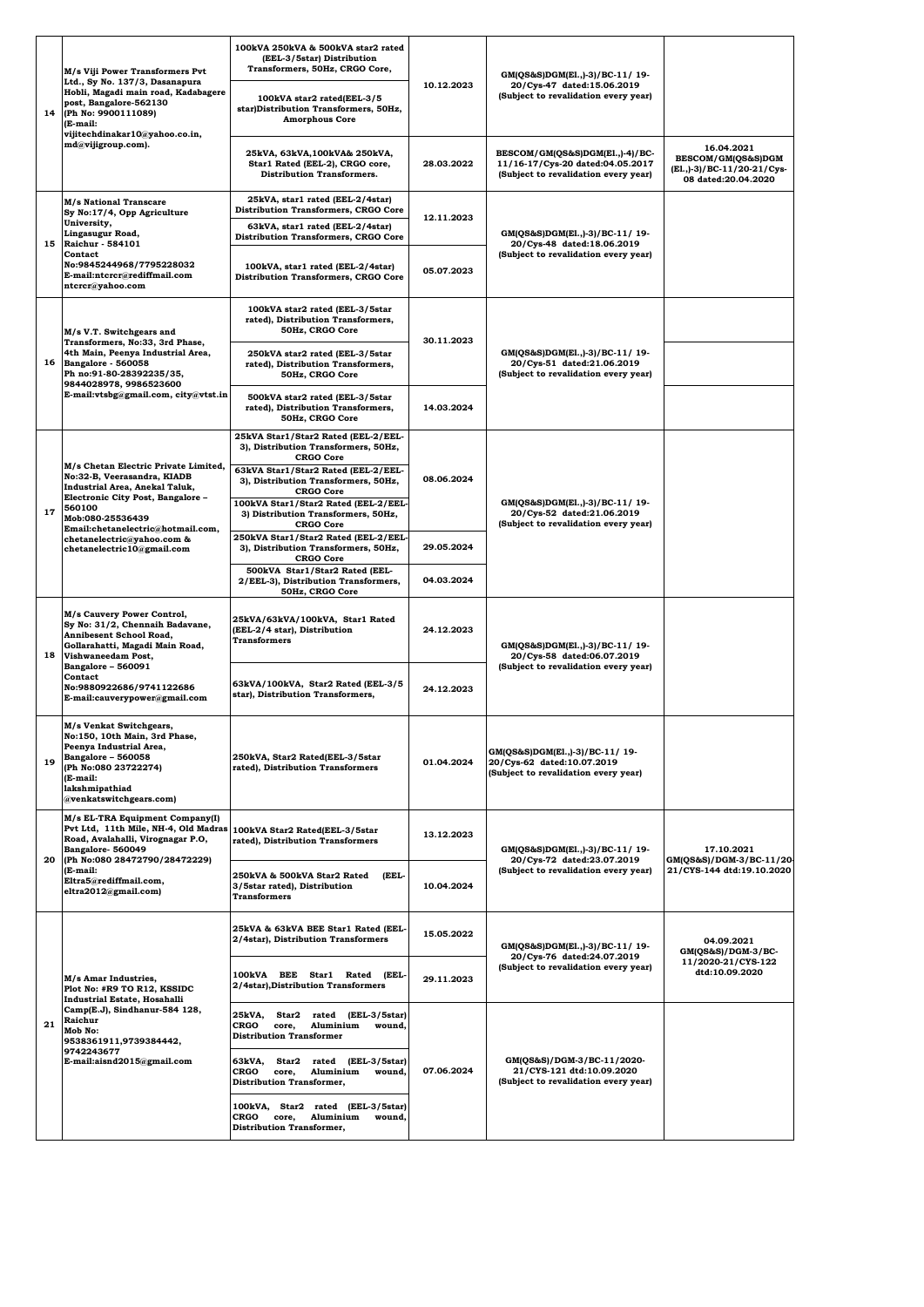|                          | M/s Tesla Transformers Limited                                                                                                                                                                                |                                                                                                                                                                                                                                                                                |                                                          |                                                                                                         |                                                                                                                             |
|--------------------------|---------------------------------------------------------------------------------------------------------------------------------------------------------------------------------------------------------------|--------------------------------------------------------------------------------------------------------------------------------------------------------------------------------------------------------------------------------------------------------------------------------|----------------------------------------------------------|---------------------------------------------------------------------------------------------------------|-----------------------------------------------------------------------------------------------------------------------------|
| (Unit -2)<br>Govindpura, | 23-A, Sector B, Industrial Area,<br>Distt. Bhopla - 462023<br><b>Madhya Pradesh</b>                                                                                                                           | 25kVA & 63kVA BEE Star1 Rated (EEL-<br>2/4star) Distribution Transformers                                                                                                                                                                                                      | 06.10.2021                                               | GM(QS&S)DGM(E1.,)-3)/BC-11/ 19-<br>20/Cys-77 dated:25.07.2019                                           |                                                                                                                             |
|                          | 22<br>Ph No:<br>91-755-2586778, 2586328, 4271973<br>E-mail:<br>tesla@bsnl.in, mktg@teslaindia.co,<br>projects@teslaindia.co                                                                                   | 100kVA BEE Star1 Rated (EEL-2/4star)<br><b>Distribution Transformers</b>                                                                                                                                                                                                       | 01.06.2022                                               | (Subject to revalidation every year)                                                                    |                                                                                                                             |
|                          | M/s B.M.G Transformers<br>Site No:15&16, Sy No:34/3,<br>Kadabagere Village, Dasanapura<br>Hobli, Bangalore - 562130<br>(Ph No:9448622534/ 9880869024)<br>(E-mail:                                             | 25kVA & 63kVA, Star1 Rated(EEL-2/<br>4star) Distribution Transformers, CRGO<br>Core, Aluminium wound                                                                                                                                                                           | 22.12.2023                                               | GM(QS&S)DGM(E1.,)-3)/BC-11/19-<br>20/Cys-109 dated:06.09.2019<br>(Subject to revalidation every year)   |                                                                                                                             |
| 23                       |                                                                                                                                                                                                               | 100kVA, Star1 Rated (EEL-2/4star)<br>Distribution Transformers, CRGO Core,<br>Aluminium wound                                                                                                                                                                                  | 27.09.2023                                               |                                                                                                         |                                                                                                                             |
|                          | bmgtransformers@yahoo.com)<br>M/s Shri Datta Transformers,<br>No:405, Mudhol Jamkhandi Main<br>Road,<br>Shirol Cross, Shirol, Mudhol Taluk,                                                                   | 25kVA,63kVA & 100kVA, Star2 Rated<br>(EEL-3/5star<br>Distribution<br>rated),<br>Transformers,<br>50Hz,<br>CRGO Core,<br>Copper Wound,                                                                                                                                          | 20.03.2023                                               |                                                                                                         |                                                                                                                             |
| 24                       |                                                                                                                                                                                                               | 25kVA & 63kVA Star1 Rated (EEL-<br>2/4star), Distribution<br>Transformers,<br>50Hz, CRGO Core, Aluminium wound                                                                                                                                                                 | 25.10.2023                                               | GM(QS&S)DGM(E1.,)-3)/BC-11/19-<br>20/Cys-119 dated:23.09.2019                                           |                                                                                                                             |
|                          | Dist Bagalkot, Karnataka - 587313<br>Mob: 9886313068, 9538593449                                                                                                                                              | 100kVA,<br>Star2<br>Rated<br>(EEL-3/5<br>star), Distribution Transformers, 50Hz,<br>CRGO Core, Aluminium wound                                                                                                                                                                 | 10.12.2023                                               | (Subject to revalidation every year)                                                                    |                                                                                                                             |
|                          | M/s Karthik Electricals,<br>#A195, 4th Cross, Peenya 1st stage,<br>Peenya Industrial Estate, Bangalore -                                                                                                      | 25kVA, 63kVA & 100kVA Star1 Rated<br>(EEL-2/4star)<br>Distribution<br>Transformers, CRGO Core, Aluminium<br>wound                                                                                                                                                              | 13.06.2023                                               |                                                                                                         |                                                                                                                             |
| 25                       | 560058<br>Ph No:<br>9980014892,8884762 574                                                                                                                                                                    | 63kVA Star2 Rated (EEL-3/<br>5star)<br>Distribution<br>Transformers,<br>50Hz,<br>CRGO Core, Aluminium Wound                                                                                                                                                                    | 23.05.2024                                               | GM(QS&S)DGM(E1.,)-3)/BC-11/ 19-<br>20/Cys-157 dated:18.11.2019<br>(Subject to revalidation every year)  |                                                                                                                             |
|                          | E-mail:<br>karthiktransformers@yahoo.in                                                                                                                                                                       | 100kVA Star2 Rated (EEL-3/5 star)<br>Distribution<br>Transformers,<br>50Hz,<br>CRGO Core, Aluminium Wound                                                                                                                                                                      | 30.04.2024                                               |                                                                                                         |                                                                                                                             |
|                          | M/s Shree Bhyraveshwara Electrical<br>Works,<br>#M1, Industrial Area, Lokikere Road,<br>Near Bye-pass, Davangere- 577 005.                                                                                    | 25kVA, Star1 Rated (EEL-2/4star)<br>Distribution Transformers, CRGO Core,<br>Aluminium wound                                                                                                                                                                                   | 25.07.2023                                               | GM(QS&S)DGM(E1.,)-3)/BC-11/ 19-<br>20/Cys-175 dated: 23.12.2019<br>(Subject to revalidation every year) |                                                                                                                             |
| 26                       | Ph No: 9449683214/9448463453.<br>E-mail: anandm1020@rediff.com/<br>vmnrnataraj99@gmail.com                                                                                                                    | 100kVA, Star2 rated (EEL-3/5star)<br>Distribution Transformer, CRGO core,<br>Aluminium wound                                                                                                                                                                                   | 18.11.2024                                               | GM(QS&S)DGM(E1.,)-3)/BC-11/19-<br>20/Cys-115 dated: 07.09.2020<br>(Subject to revalidation every year)  |                                                                                                                             |
|                          | M/s Chaitanya Electric Company,<br>No.2, B.M.Shankarappa Estate,                                                                                                                                              | 25kVA, 63kVA, 100kVA, 250kVA &<br>500kVA BEE star1 rated (EEL-2/4star)<br><b>Distribution Transformers</b>                                                                                                                                                                     | 12.03.2023                                               | GM(QS&S)DGM(E1.,)-3)/BC-11/ 17-                                                                         | 23.12.2020<br>GM(QS&S)DGM(E1.,)-3)/BC-                                                                                      |
|                          | Telecom Layout Road, Sunkadakatte,<br>27<br>Bangalore - 560091. Ph No:080<br>23486457,<br>Email:chaitanyaelectric@rediffmail.c<br>om.                                                                         | 25kVA, 63kVA, 100kVA, 250kVA &<br>500kVA BEE star2 rated (EEL-3/5star)<br><b>Distribution Transformers</b>                                                                                                                                                                     | 05.02.2023                                               | 18/Cys-311 dated: 24.03.2018<br>(Subject to revalidation every year)                                    | 11/ 19-20/Cys-176 dated:<br>24.12.2019                                                                                      |
| 28                       | M/s. Kalpa Electrikal Pvt Ltd.,<br>No.4413, 149/25, III main road,<br>Industrial town, Rajajinagar,<br>Bangalore - 560010<br>Ph No: 080-23303103, 23356049 &<br>23405248<br>Email: sales@kalpaelectrikal.com. | 200kVA, Star2 Rated (EEL-3/5star<br>rated), Distribution Transformers,<br>50Hz, CRGO Core, Aluminium Wound,<br>ONAN Cooled, complete with first<br>filling EHV Grade Transformer Oil with<br>all accessories and confirming to latest<br>versions of IS - 1180 & IS - 2026.    | 17.7.2024                                                | GM(QS&S)DGM(E1.,)-3)/BC-11/ 19-20/<br>Cys-179 dated: 26.12.2019<br>(Subject to revalidation every year) |                                                                                                                             |
|                          | M/s Prakash Metal Products, Ayodya                                                                                                                                                                            | 25kVA & 250kVA BEE Star 1 Rated<br>(EEL-2)Distribution Transformers                                                                                                                                                                                                            | 09.02.2022                                               | GM(QS&S)DGM(E1.,)-3)/BC-11/ 17-18<br>Cys-224 dated: 26.12.2017                                          | 23.12.2020<br>$GM(QS&S)DGM(E1.,-3)/BC-$                                                                                     |
| 29                       | Village, Near Kempageri, Karwar<br>Road, Hubli- 580024 Ph No: 0836-<br>2303024.                                                                                                                               | 63kVA & 100kVA BEE Star 1 Rated<br>(EEL-2)Distribution Transformers                                                                                                                                                                                                            | 16.06.2022                                               | (Subject to revalidation every year)                                                                    | 11/ 19-20/ Cys-180 dated:<br>26.12.2019                                                                                     |
|                          | E-mail:prakash_pmp@yahoo.co.in                                                                                                                                                                                | 25kVA, 63kVA & 100kVA Star 2 Rated<br>(EEL-3)Distribution Transformers                                                                                                                                                                                                         | 28.10.2022                                               | GM(QS&S)DGM(E1.,)-3)/BC-11/ 18-19<br>Cys-23 dated: 18.05.2018<br>(Subject to revalidation every year)   | GM(QS&S)DGM(E1.,)-3)/BC-<br>11/20-21/Cys-52 dated:<br>29.06.2020                                                            |
| 30                       | M/s S.M. Enterprises,<br>No.4911, M.C. Road, Beside Fire station,<br>Mandya - 571402<br>(Ph No:<br>9900111081 08232-297029)<br>E-mail: smemdy@gmail.com                                                       | $(EEL-2/4star)$<br>25kVA<br>Star1<br>Rated<br>Distribution Transformers, CRGO Core,<br>Aluminium wound 50Hz, ONAN Cooled,<br>complete with first filling EHV Grade<br>Transformer Oil with all accessories and<br>confirming to latest versions of IS - 1180 &<br>$IS - 2026.$ | 11.12.2023                                               | GM(QS&S)DGM(E1.,)-3)/BC-11/ 19-20/ Cys-                                                                 |                                                                                                                             |
|                          |                                                                                                                                                                                                               | 63kVA & 100kVA Star1 Rated (EEL-<br>2/4star) Distribution Transformers, CRGO<br>Core, Aluminium wound 50Hz, ONAN<br>Cooled, complete with first filling EHV<br>Grade Transformer Oil with all accessories<br>and confirming to latest versions of IS -<br>1180 & IS - 2026.    | 11.03.2024                                               | 195 dated: 16.01.2020<br>(Subject to revalidation every year)                                           |                                                                                                                             |
| 31                       | M/s R.V. Transformer manufacturing<br>Co., Shed No: M-5, Industrial Area,<br>Lokikere Road, Davangere-577 005                                                                                                 | 25kVA, 63kVA & 100kVA EEL-2, star1<br>rated (EEL-2/4star rated) distribution<br>transformer, 50Hz, ONAN Cooled, complete<br>with first filling EHV Grade Transformer<br>Oil with all accessories and confirming to<br>latest versions of IS - 1180 & IS - 2026                 | 30.05.2022<br>(Subject to<br>revalidation every<br>year) | GM(QS&S)DGM(E1.,)-3)/BC-11/ 17-18/Cys-<br>107 dated: 17.08.2017<br>(Subject to revalidation every year) | 08.01.2021<br>GM(QS&S)DGM(E1.,)-3)/BC-11/<br>19-20/ Cys-191 dated:<br>09.01.2020<br>(Subject to revalidation every<br>year) |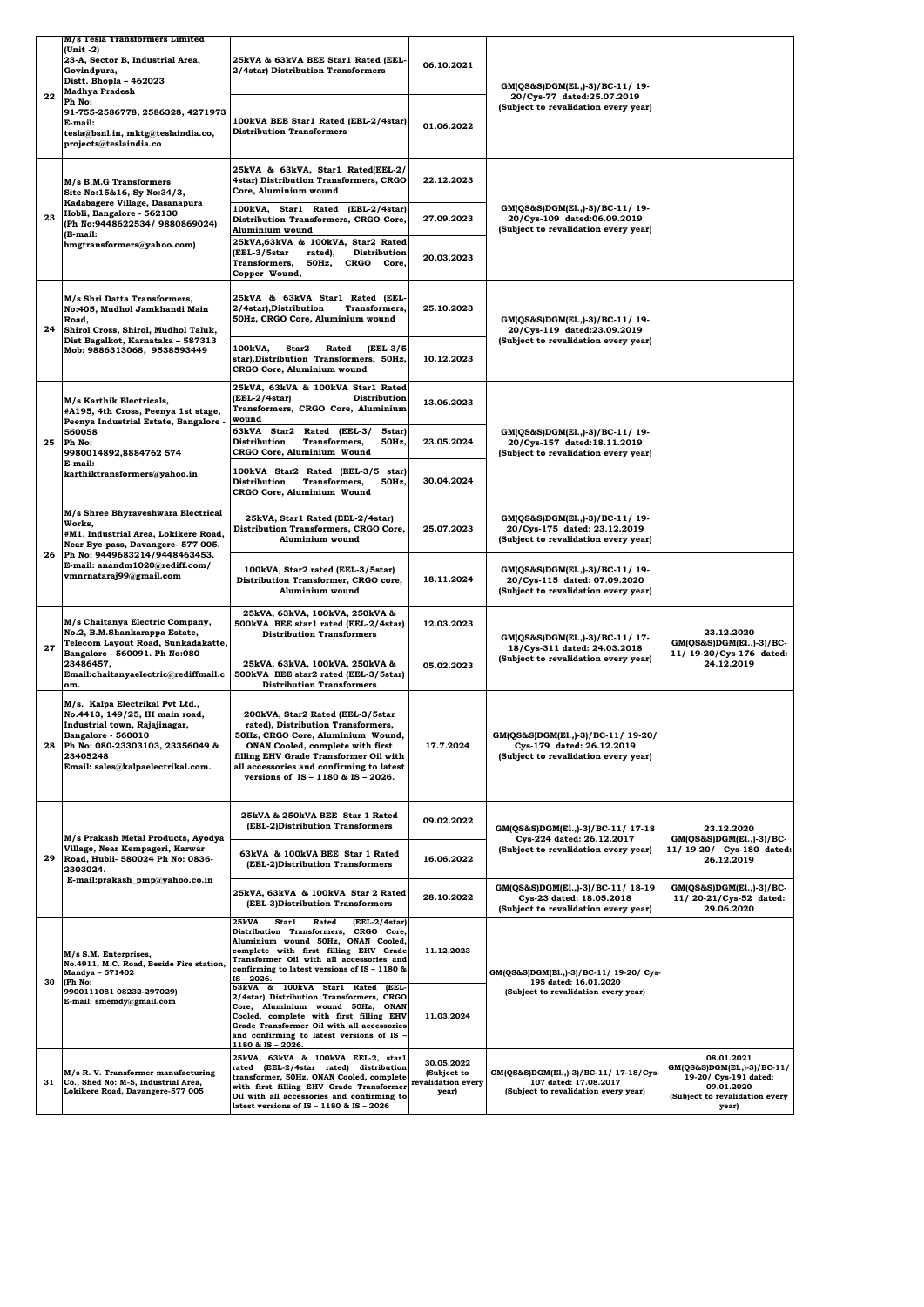|    |                                                                                                                                                                                                                                                            | 25kVA,<br>Star1<br>Rated(EEL-2/4star)<br>Distribution Transformers, CRGO Core,<br>Aluminium wound 50Hz, ONAN Cooled,<br>complete with first filling EHV Grade<br>Transformer Oil with all accessories and<br>confirming to latest versions of IS - 1180 &<br>IS-2026.                                                         | 04.04.2024               | GM(QS&S)DGM(El.,)-3)/BC-11/ 19-20/Cys-<br>198 dated: 28.01.2020<br>(Subject to revalidation every year) |                                                                           |
|----|------------------------------------------------------------------------------------------------------------------------------------------------------------------------------------------------------------------------------------------------------------|-------------------------------------------------------------------------------------------------------------------------------------------------------------------------------------------------------------------------------------------------------------------------------------------------------------------------------|--------------------------|---------------------------------------------------------------------------------------------------------|---------------------------------------------------------------------------|
| 32 | M/s Magnitude,<br>#480 B/2, IV Phase,<br>Peenya Industrial Area,<br>Bangalore - 560058<br>(Ph No:91 80 41227804)<br>E-mail:<br>$\textcolor{red}{magnitude} transformer \textcolor{red}{\textcolor{green}{\bar{a}}}\textcolor{green}{ganail.com}$           | 250kVA, Star2 Rated(EEL-3/5star rated),<br>Distribution Transformers, 50Hz, CRGO<br>Core, Aluminium Wound, ONAN Cooled,<br>complete with first filling EHV Grade<br>Transformer Oil with all accessories and<br>confirming to latest versions of IS - 1180<br>& IS - 2026.                                                    | 06.12.2024               |                                                                                                         |                                                                           |
|    |                                                                                                                                                                                                                                                            | Star2<br>Rated(EEL-3/5star)<br>100kVA,<br>Distribution Transformers, CRGO Core,<br>Aluminium wound 50Hz, ONAN Cooled,<br>complete with first filling EHV Grade<br>Transformer Oil with all accessories and<br>confirming to latest versions of IS - 1180 &<br>IS-2026.                                                        | 18.05.2025               | GM(QS&S)DGM(E1.,)-3)/BC-11/20-21/Cys-<br>20 dated: 26.05.2020<br>(Subject to revalidation every year)   |                                                                           |
|    |                                                                                                                                                                                                                                                            | Rated(EEL-3/5star)<br>500kVA,<br>Star2<br>Distribution Transformers, CRGO Core,<br>Aluminium wound 50Hz, ONAN Cooled,<br>complete with first filling EHV Grade<br>Transformer Oil with all accessories and<br>confirming to latest versions of IS - 1180 &<br>IS - 2026.                                                      | 10.06.2024               | GM(QS&S)DGM(E1.,)-3)/BC-11/20-21/Cys-<br>130 dated: 28.09.2020<br>(Subject to revalidation every year)  |                                                                           |
|    |                                                                                                                                                                                                                                                            | 25kVA & 63kVA BEE Star 1 Rated (EEL-2)<br>Al. Wound CRGO core, Distribution<br><b>Transformers</b>                                                                                                                                                                                                                            | 03.01.2023               | GM(QS&S)DGM(E1.,)-3)/BC-11/ 17-18/Cys-<br>271 dated: 20.02.2018 & CYS-319<br>dtd:28.03.2018             | 18.02.2021<br>$GM(QS&S)DGM(E1.,-3)/BC-$<br>11/ 19-20/Cys-212 dated:       |
|    | M/s Nagashree Enterprises,<br>No;2, Mallayya Industrial Area,<br>Kereguddadadahalli, Chikkababavara                                                                                                                                                        | 100kVA & 250kVA BEE Star 2 Rated (EEL-<br>3) Al Wound CRGO core, Distribution<br><b>Transformers</b>                                                                                                                                                                                                                          | 14.03.2023               | (Subject to revalidation every year)                                                                    | 19.02.2020                                                                |
| 33 | Post,<br>Bangalore - 560090,<br>Ph No:9449732909, 9663073059,                                                                                                                                                                                              | 100kVA, Star1 Rated(EEL-2/4star) CRGO<br><b>Core Distribution Transformers</b>                                                                                                                                                                                                                                                | 18.07.2023               |                                                                                                         |                                                                           |
|    | 9538047909.<br>E-mail:nagashreetrafo@gmail.com                                                                                                                                                                                                             | 25kVA Star2 Rated(EEL-3/5star rated),<br><b>CRGO Core Distribution Transformers</b>                                                                                                                                                                                                                                           | 19.12.2024               | GM(QS&S)DGM(E1.,)-3)/BC-11/ 19-20/Cys-<br>211 dated: 19.02.2020                                         |                                                                           |
|    |                                                                                                                                                                                                                                                            | 63kVA Star2 Rated(EEL-3/5star rated),<br><b>CRGO</b> core Distribution Transformers                                                                                                                                                                                                                                           | 18.07.2023               | (Subject to revalidation every year)                                                                    |                                                                           |
|    |                                                                                                                                                                                                                                                            | 500kVA Star2 Rated(EEL-3/5star rated),<br><b>CRGO</b> core Distribution Transformers                                                                                                                                                                                                                                          | 03.12.2024               |                                                                                                         |                                                                           |
| 34 | M/s Excel Power controls & Systems,<br>#53/1,2nd Main, Off Magadi Main Road,<br>Kottigepalya, Bangalore-560091<br>Ph No: 9845332465<br>Email: exceltrafos@gmail.com                                                                                        | 11kV/433V, 3 Phase-Distribution<br>Transformers, CRGO Core, Al wound,<br>ONAN Cooled, complete with first filling<br>EHV Grade Transformer Oil with all<br>accessories and confirming to latest<br>versions of IS - 1180 & IS - 2026.                                                                                         |                          | GM(QS&S)DGM(El.,)-3)/BC-11/ 20-21/Cys-02<br>dated: 17.04.2020                                           |                                                                           |
|    |                                                                                                                                                                                                                                                            | 25kVA, star1 rated (EEL-2/4star rated)<br>100kVA, star1 rated (EEL-2/4star rated) &                                                                                                                                                                                                                                           | 18.01.2025               | (Subject to revalidation every year)                                                                    |                                                                           |
|    |                                                                                                                                                                                                                                                            | star2 rated (EEL-3/5star rated)<br>250kVA, star2 rated (EEL-3/5star rated                                                                                                                                                                                                                                                     | 24.05.2024<br>09.11.2024 |                                                                                                         |                                                                           |
|    | M/s Toshiba Transmission &<br>Distribution systems (India) Pvt Ltd,<br>Rudraram village, Patancheru Mandal,<br>Sangareddy District-502329, Hyderabad,<br>Telangana<br>Ph No: 9140-3071 2222,<br>9392148215,9346575100<br>Email: marketing@toshiha.ttdi.com | 500kVA, star2 rated (EEL-3/5star rated<br>11kV/433V ,3 Phase-Distribution<br>Transformers, Amorphous metal Core, Al<br>wound, ONAN Cooled, complete with first<br>filling EHV Grade Transformer Oil with all<br>accessories and confirming to latest<br>versions of IS - 1180 & IS - 2026.<br>• 100kVA, Star 2 (EEL-3/5 Star) | 20.02.2025<br>31.08.2021 | GM(QS&S)DGM(E1.,)-3)/BC-11/20-21/                                                                       |                                                                           |
| 35 |                                                                                                                                                                                                                                                            | 11kV/433V ,3 Phase-Distribution<br>Transformers, CRGO Core, Al wound,<br>ONAN Cooled, complete with first filling<br><b>EHV Grade Transformer Oil with all</b><br>accessories and confirming to latest<br>versions of IS - 1180 & IS - 2026.<br>• 100kVA, star1 rated<br>(EEL-2/4star rated)                                  | 11.08.2021               | Cys-09 dated: 20.04.2020<br>(Subject to revalidation every year)                                        |                                                                           |
|    |                                                                                                                                                                                                                                                            | 25kVA,63kVA & 100kVA BEE star 1 rated,<br><b>EEL-2, Distribution Transformers</b>                                                                                                                                                                                                                                             | 03.11.2022               | GM(QS&S)DGM(El.,)-4)/BC-11/ 17-18/Cys-<br>223 dated:26.12.2017<br>(Subject to revalidation every year)  | 20.04.2021<br>GM(QS&S)/DGM(El)-3/BC-<br>11/20-21/CYS-12<br>dtd:12.05.2020 |
|    | M/s Raj power Controls, No.116/7 &<br>117/6, mookambika Temple Road,<br>Machohalli forest gate, Magadi Main                                                                                                                                                | 25kVA, 63kVA and 100kVA BEE star 2<br>rated EEL-3 Distribution Transformers                                                                                                                                                                                                                                                   | 22.01.2023               | GM(QS&S)DGM(E1.,)-4)/BC-11/ 17-18/Cys-<br>285 dated:12.03.2018<br>(Subject to revalidation every year)  | 20.04.2021<br>GM(QS&S)/DGM(El)-3/BC-<br>11/20-21/CYS-12<br>dtd:12.05.2020 |
| 36 | road, Bangalore - 560091,<br>Mob;9611146656,9886260538,<br>Email:rajpowers@live.com,<br>rajeshrgowda@gmail.com                                                                                                                                             | Transtormers, CRGO Core, Al wound,<br>ONAN Cooled, complete with first filling<br><b>EHV Grade Transformer Oil with all</b><br>accessories and confirming to latest<br>versions of IS - 1180 & IS - 2026.                                                                                                                     |                          |                                                                                                         |                                                                           |
|    |                                                                                                                                                                                                                                                            | 250kVA, star2 rated (EEL-3/5star rated                                                                                                                                                                                                                                                                                        | 06.01.2025               | GM(QS&S)/DGM(El)-3/BC-11/20-21/CYS-                                                                     |                                                                           |
|    |                                                                                                                                                                                                                                                            | 500kVA, star2 rated (EEL-3/5star rated                                                                                                                                                                                                                                                                                        | 07.11.2024               | 13 dtd:12.05.2020<br>(Subject to revalidation every year)                                               |                                                                           |
|    |                                                                                                                                                                                                                                                            | 25kVA<br>(EEL-2/4star),<br>star1<br>rated<br>Distribution Transformers, CRGO core,<br>(EEL-3/5star),<br>25kVA<br>star2<br>rated                                                                                                                                                                                               | 16.06.2022               |                                                                                                         |                                                                           |
|    | M/s Jain Electrical Industry, Behind<br>Bharat petroleum pump, sindhagi Road,<br>Indi-586 209                                                                                                                                                              | Distribution Transformers, CRGO core,<br>63kVA<br>(EEL-2/4star),<br>star1<br>rated                                                                                                                                                                                                                                            | 07.12.2022<br>16.06.2022 |                                                                                                         | 29.05.2021                                                                |
| 37 | Ph No:<br>9448129016/9980646616/9620116109.                                                                                                                                                                                                                | <b>Distribution Transformers,</b><br>CRGO core,<br>63kVA<br>star2<br>rated<br>(EEL-3/5star),                                                                                                                                                                                                                                  | 07.12.2022               | GM(QS&S)DGM(E1.,)-3)/BC-11/18-19/<br>CYS-103 dtd: 27.09.2018.<br>(Subject to revalidation every year)   | GM(QS&S)/DGM(El)-3/BC-<br>11/20-21/CYS-24                                 |
|    | E-mail:anant.jain@jainpower.com                                                                                                                                                                                                                            | Distribution Transformers, CRGO core,<br>(EEL-2/4star),<br>100kVA<br>star1<br>rated<br>Distribution Transformers, CRGO core,                                                                                                                                                                                                  | 16.06.2022               |                                                                                                         | dtd:29.05.2020                                                            |
|    |                                                                                                                                                                                                                                                            | 100kVA<br>star2<br>rated<br>(EEL-3/5star),<br>Distribution Transformers, CRGO core,                                                                                                                                                                                                                                           | 07.12.2022               |                                                                                                         |                                                                           |